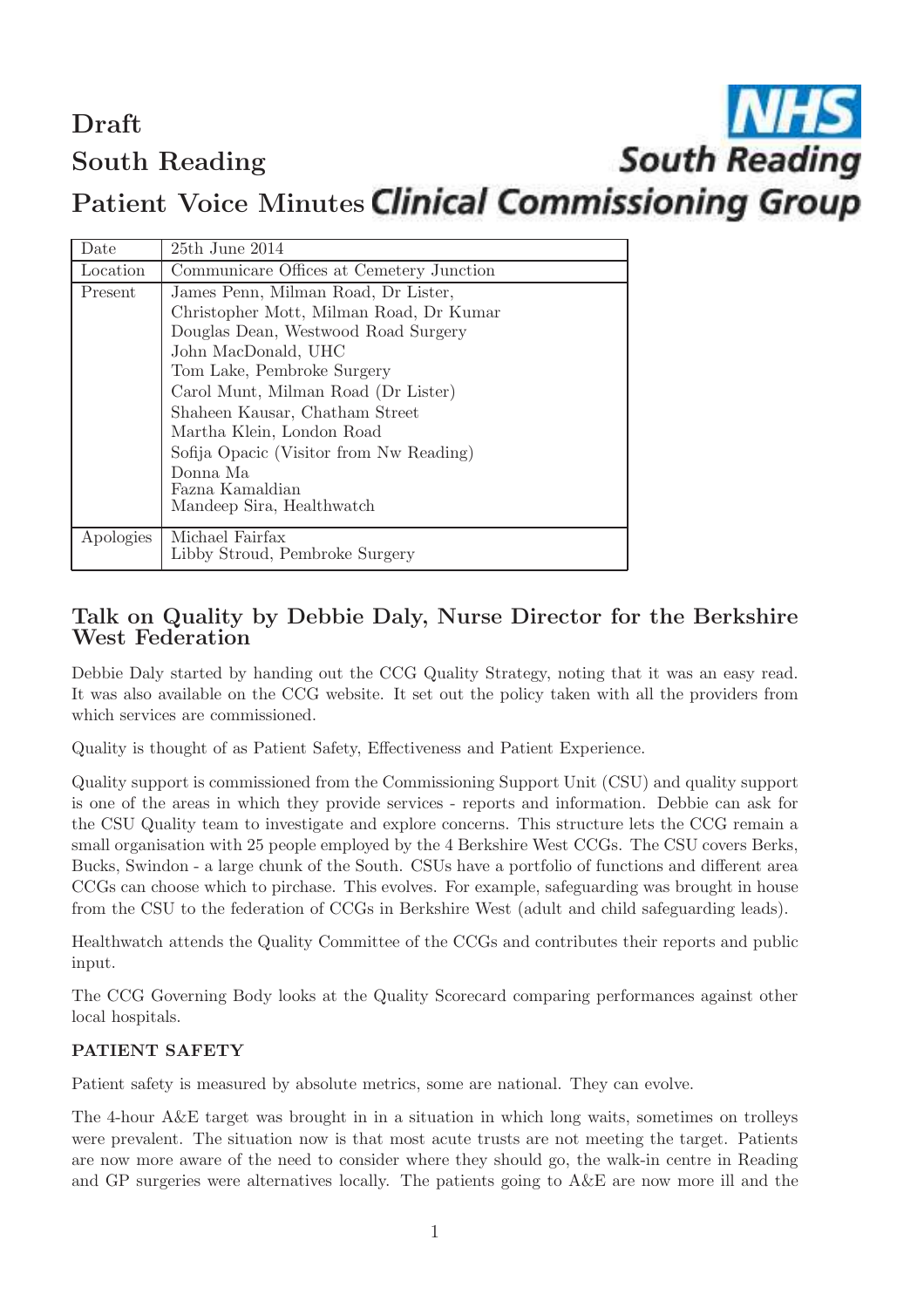target is harder to hit. The target now needs adapting to be more appropriate. There is a national discussion on how to amend the target. Moving people at 3hours 59 minutes and then moving them again later is not good for the patient.

A&E at RBH has consultant triage at the door (8am to 8pm) , so priorities are set early. This was praised in the recent CQC report on the RBH.

NPSA (National Patient Safety Agency) supervises safety practise across the NHS. RBH are working hard on reporting - Debbie considered that RBH was over-reporting Serious Incidents. Debbie meets with them to sign off the root cause investigation for each Serious Incident. The recent CQC report notes that RBH needs to increase reporting of clinical incidents. High levels of reporting do indicate an open culture. Serious incidents in acute trusts commonly found are grade 3 or 4 pressure ulcers acquired in the hospital. Sometimes there are mitigating factors - the patient being extremely unwell. There is a standard scorecard for the measures in use which allow some cases to be categorised unavoidable. RBH measures are benchmarked against those for Wexham Park and Frimley Park etc.

To illustrate, Clinical incidents might be a missed medication, or a fall without harming the patient which would not be a serious incident. If the patient broke their hip in a fall that would be a serious incident.

#### EFFECTIVENESS

NICE sets the standards. Trusts are expected to carry out audits. Failure makes the news but really good performance is often not recognised.

#### PATIENT EXPERIENCE

Debbie is looking for common themes in complaints. At RBH notable complaints are about the attitude of some of the staff. There are a number of measures, from the complaints to the provider, via Healthwatch and PALS to the Friends and Family score.

Debbie has a close relationship with the 2 principal Directors of Nursing (RBH and BHFT).

#### QUESTIONS AND DISCUSSION

MK: How do patient complaints about staff attitudes come to light?

DD: Through complaints to the hospital, to the PALS service, or by a formal complaint (Healthwatch will assist) and there are posters on every ward explaining the complaints process. I examine the numbers and themes of complaints.

JM: you mentioned 7 day GP services. Are you involved through co-commissioning? The resources are not there.

DD: it is a big challenge. This is not just about GPs doing more hours - also about more flexibility - patients ask for Sat or Sun morning - more teleconference access. We did put a bid in to the PM's Challenge Fund in this area but did not succeed - 19 pilots were chosen - all doing different things. Practice nurses are as short as GPs too. In South Reading we are looking at pulling together practices to offer extra hours for a practice cluster.

JM: What about your named GP?

DD: Slough won some funds from the Challenge Fund. One of the innovations are to have 20 or 30 minute appointments. Where are the resources coming from?

JM: Midland deanery is 40% short - recruitment is the answer.

DD: And more support. About co-commissioning. There is a drive to get the CCG involved in primary care . But the contractual side must stay with the national organisation to avoid conflict of interest.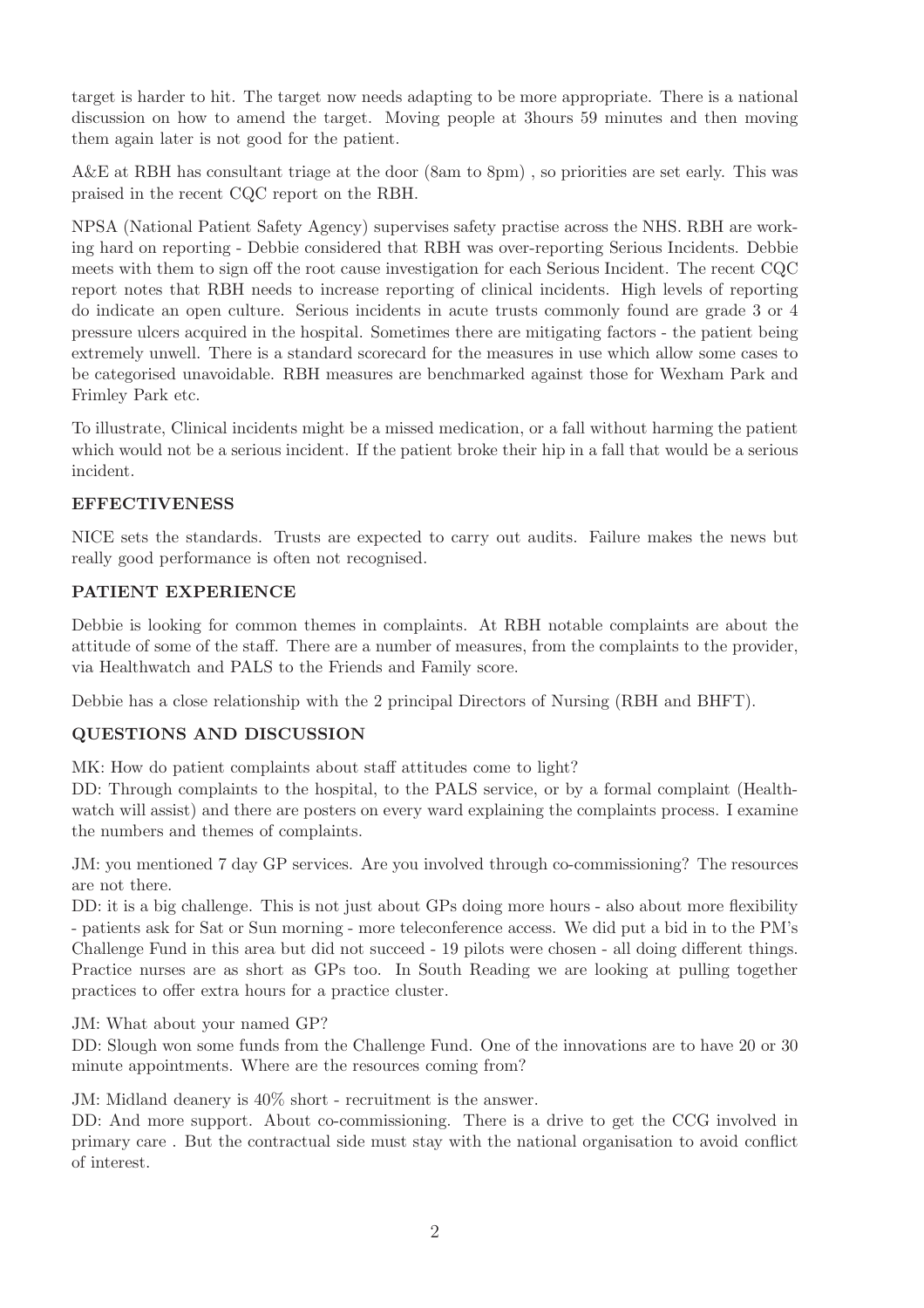TL: Last year Diabetes care was targetted. Was that an enhanced service commissioned by the CCG? Patients are giving a very good report on the improved service.

CaM: Very impressed by moves to identify pre-diabetic conditions which is coming in this year.

DD: Diabetics are managing their conditions much better so hospital visits are down. We are making reasonable progress and are carrying this forward.

TL: How about monitoring community services? Hospital At Home etc.

DD: We obviously monitor BHFT provision of community services. Hospital At Home will allow selected patients to be treated at home by BHFT nurses. So it will be monitored by exactly the same process. Another area that we are working hard on is care homes in our area. We have been quite concerned that residents are sont to hospital straight away instead of having the GP come in. Every patient entering a care home will get a GP assessment and the record will be kept on site accessible by community nurses, GPs etc. They will all get a named GP and a care plan. We need to stop patients at the end of life being taken to hospital to die there in a couple of days, when they are comfortable in their care home. The arrangement should be for annual update of care plan - or if the GP sees the patient. Patients in the community have BHFT care plans but currently GPs can't access them. We are bringing in the ADASTRA system to allow GPs, out-of-hours GPs, community nurses and areas of the acute services to be able to access theses. Social services are not yet able to use this.

CaM: If an elderly patient is discharged what is the assessment? DD: By the hospital. There should be a care plan and any necessary package of care. Patients are waiting to be discharged when the care package is not available. We are working with social services to make packages available 7 days a week.

CaM: The ward staff may be letting us down by leaving discharges to Friday afternoon.

CaM: What do you think of the Friends and Family Test.

DoD: Good to have feedback right at time, but is the scoring appropriate? Lots of complaints. It will be used in primary care soon. Across the board for the NHS shortly.

SO: What sort of complaints re Mental Health? DD: This is difficult. The Friends and Family test question is to be changed. No consistent single themes.

SO: I am a carer and have had problems with the patient with psychiatric problems going to A&E in a crisis. DD: Full-time psychiatric support to A&E has helped. But we are looking at allowin patients to go directly to Prospect Park Hospital. Talk to the hospital PALS services about this.

Action: TL to provide paper copy of Friends and Family Scoring Method to Douglas Dean.

SK: Thank you for a very interesting presentation and discussion.

### South Reading CCG 2014 Plan on a Page

Brief Introduction by Christopher Mott: The plan on a page tries to summaries both clinical changes and (income-affecting) measurable targets for the year, together with a statement of the future benefits intended.

Producing such a short precis makes this a difficult and perhaps dangerous exercise. NHS England is pressing for measureable targets (Thames Valley team). Hence the CCG is very cautious about making big promises. By the way, this may not be the final version - was made some time ago. And we may no longer be able to influence the plan, of course. Please note that some of the figurs have no units!

DoD: These targets are like Govt Payment by Objectives. Usually engineered to be achievable.